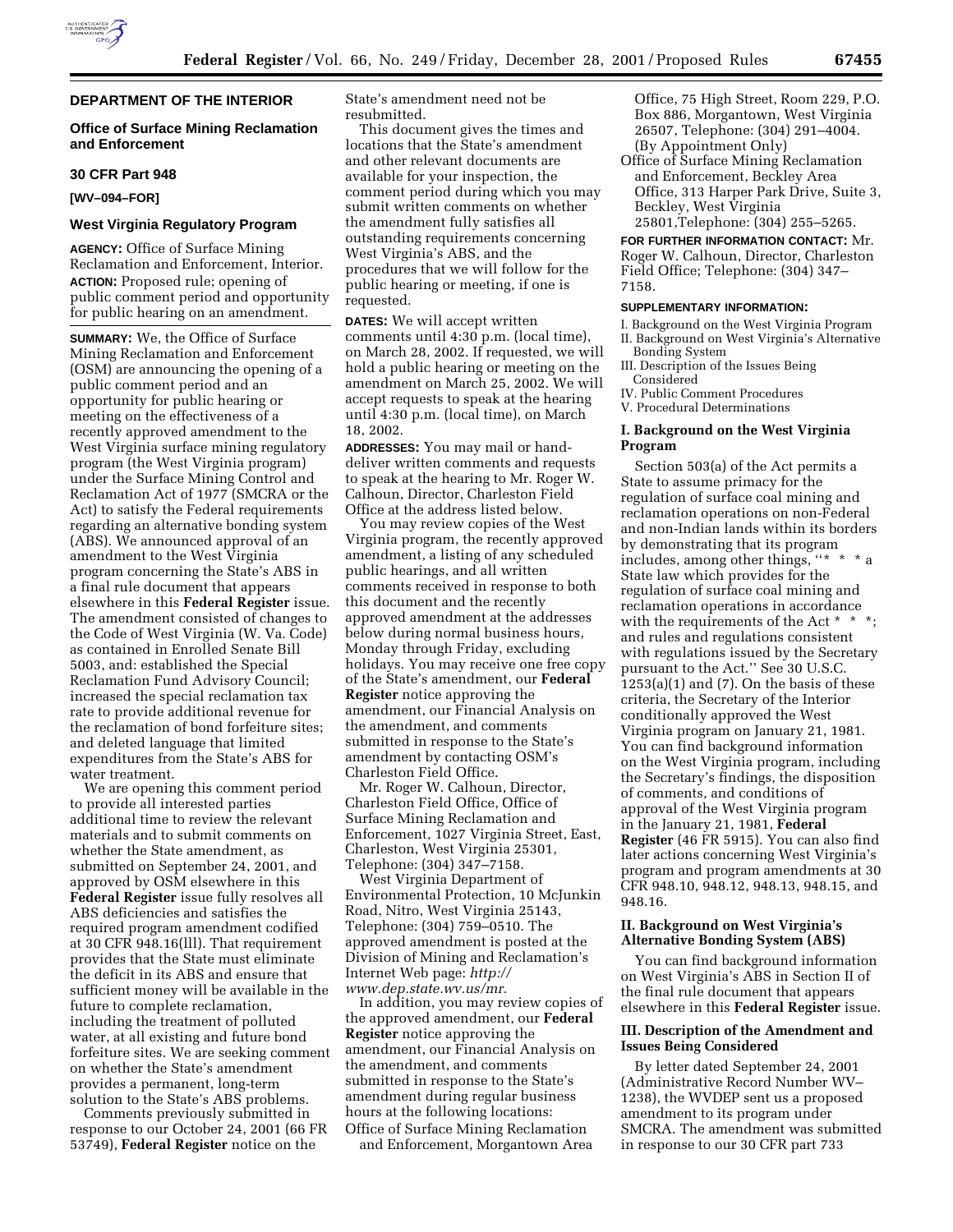notification of June 29, 2001 (Administrative Record Number WV– 1218). The program amendment added new W. Va. Code section 22–1–17 which established the Special Reclamation Fund Advisory Council (Advisory Council). The amendment also revised the provisions of W. Va. Code sections 22–3–11 by increasing the special reclamation tax rate from 3 cents to 14 cents per ton of clean coal mined for 39 months and reducing it to 7 cents thereafter, and modified section 22–3– 12 by deleting certain site-specific bonding provisions.

We announced receipt of the amendment on October 24, 2001 (66 FR 53749), and we approved the amendment in the final rule document that appears elsewhere in this **Federal Register** issue.

## *Why We Are Asking For Your Comments Now*

In our approval of the State's amendment elsewhere in this **Federal Register** issue, we announced that we were deferring our decision on the broader question of whether the amendment fully satisfies the requirement at 30 CFR 948.16(lll), concerning the adequacy of the State's ABS. We need the additional time to fully evaluate the long-term solvency of the State's ABS. This is a complex issue requiring not only a review of known reclamation costs at existing bond forfeiture sites, but also a projection of future reclamation costs associated with perpetual water treatment and additional forfeitures. It also requires an evaluation of ABS revenue estimates, given the increased special reclamation tax rate, and of whether the new rate is sufficient to meet existing and future bond forfeiture reclamation demands.

As provided by State law, the Advisory Council is required to study and recommend to the Legislature alternative approaches to the current funding scheme of the ABS. In addition, the Advisory Council must study the effectiveness, efficiency and financial stability of the ABS with an emphasis on the development of a financial system that ensures the long-term stability of the State's special reclamation program. We are interested in receiving public comments on whether the State's current ABS, with its reliance on a coal production tax and a monitoring board, will fully satisfy the Federal requirement at 30 CFR 948.16(lll), which provides that the State must eliminate the deficit in its ABS and ensure that sufficient money will be available in the future to complete reclamation, including the

treatment of polluted water, at all existing and future bond forfeiture sites.

Other related issues that must be considered and for which we are seeking public comment include, but are not limited to: accuracy of bond forfeiture rates; accuracy of land reclamation and water treatment cost estimates; accuracy of State and Federal bond forfeiture acid mine drainage (AMD) inventories; accuracy of coal production projections; compliance with reclamation plans; timeliness of bond forfeiture reclamation and bond forfeiture collections; adequacy of the increased special reclamation tax rate; and adequacy and effectiveness of bond forfeiture reclamation.

Additional time is also needed by all interested parties, including OSM, to complete a comprehensive review of all documents that have been generated as a result of this amendment and submitted in response to our earlier request for public comments. These comments, together with any additional comments that we may receive in response to this notice, will help us determine if the State's ABS amendment fully satisfies the outstanding required amendment at 30 CFR 948.16(lll), or if additional measures are needed by the State to ensure consistency with Federal ABS requirements.

### **IV. Public Comment Procedures**

Under the provisions of 30 CFR 732.17(h), we are seeking your comments on whether the State's September 24, 2001, amendment that we have approved and appears elsewhere in this **Federal Register** issue renders the West Virginia ABS sufficient and fully satisfies the requirements of 30 CFR 948.16(lll). We are interested in receiving additional comments on those bonding related issues identified above in Section III to assist us in determining whether or not the State's amendment fully satisfies the outstanding required amendment at 30 CFR 948.16(lll). Comments previously submitted in response to our October 24, 2001 (66 FR 53749), **Federal Register** notice on the State's amendment need not be resubmitted.

### *Written Comments*

Send your written comments to OSM at the address given above. Your written comments should be specific, pertain only to the issues proposed in this rulemaking, and include explanations in support of your recommendation(s). In the final rulemaking, we will not necessarily consider or include in the administrative record any comments received after the time indicated under

**DATES** or at locations other than the Charleston Field Office.

## *Availability of Comments*

We will make comments, including names and addresses of respondents, available for public review during our normal business hours. We will not consider anonymous comments. If individual respondents request confidentiality, we will honor their request to the extent allowable by law. Individual respondents who wish to withhold their names or address from public review, except for the city or town, must state this prominently at the beginning of their comments. We will make all submissions from organizations or businesses, and from individuals identifying themselves as representatives or officials of organizations or businesses, available for public inspection in their entirety.

## *Public Hearing*

If you wish to speak at the public hearing, contact the person listed under **FOR FURTHER INFORMATION CONTACT** by 4:30 p.m. (local time), on March 18, 2002. We will arrange the location and time of the hearing with those persons requesting the hearing. If no one requests an opportunity to speak, we will not hold the hearing.

To assist the transcriber and ensure an accurate record, we request, if possible, that each person who speaks at a public hearing provide us with a written copy of his or her comments. The public hearing will continue on the specified date until everyone scheduled to speak has been given an opportunity to be heard. If you are in the audience and have not been scheduled to speak and wish to do so, you will be allowed to speak after those who have been scheduled. We will end the hearing after everyone scheduled to speak and others present in the audience who wish to speak, have been heard.

If you are disabled and need special accommodation to attend a public hearing, contact the person listed under **FOR FURTHER INFORMATION CONTACT**.

### *Public Meeting*

If only one person requests an opportunity to speak, we may hold a public meeting rather than a public hearing. If you wish to meet with us to discuss the amendment, please request a meeting by contacting the person listed under **FOR FURTHER INFORMATION CONTACT**. All such meetings are open to the public and, if possible, we will post notices of the meetings at the locations listed under **ADDRESSES**. We will make a written summary of each meeting a part of the Administrative Record.